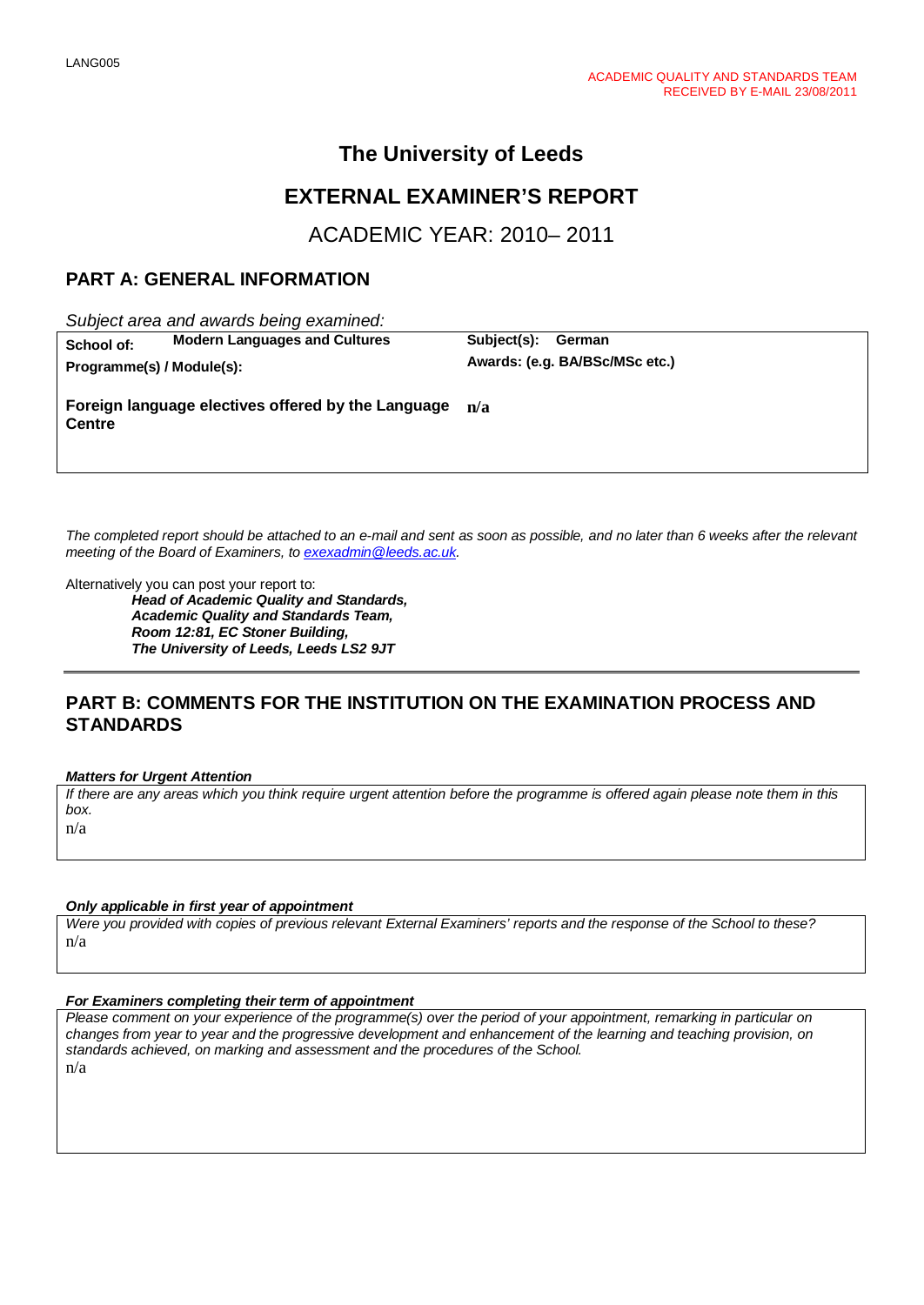# **Standards**

- 1. **Please indicate the extent to which the programme aims and intended learning outcomes (ILOs) were commensurate with the level of the award?**
	- *The appropriateness of the intended learning outcomes for the programme(s)/modules and of the structure and content of the programme(s);*
	- *The extent to which standards are appropriate for the award or award element under consideration.*

**All learning outcomes for the components of the programme that I saw are relevant and appropriate for the modules and for the structure of the programme.** 

- 2. **Did the aims and ILOs meet the expectations of the national subject benchmark (where relevant)?**
	- *The comparability of the programme(s) with similar programme(s) at other institutions and against national benchmarks and the Framework for Higher Education Qualifications.*

**The modules as well as the programme as a whole are fully comparable to similar programmes in other institutions.**

3. **Please comment on the assessment methods and the appropriateness of these to the ILOs?**

- *The design and structure of the assessment methods, and the arrangements for the marking of modules and the classification of awards;*
- *The quality of teaching, learning and assessment methods that may be indicated by student performance.*

**All German programmes are thoroughly assessed, with interesting and well written questions, and draw on all skills taught. All components are relevant to the course contents and also relevant to the language in a wider context. Individual parts of the assessment use communicative situations and context to reflect the students' learning experience.** 

- 4. **Were students given adequate opportunity to demonstrate their achievement of the aims and ILOs?**
	- *The academic standards demonstrated by the students and, where possible, their performance in relation to students on comparable courses;*
	- *The strengths and weaknesses of the students as a cohort.*

**German courses in the Language Centre are challenging and the students respond well to this with a good range of marks, with some students presenting excellent work, and the standard in general is high. The quality of student work compares well to that of similar programmes at other HE institutions.**

5**. For Examiners responsible for programmes that include clinical practice components, please comment on the learning and assessment of practice components of the curriculum**

n/a

6*.* **The nature and effectiveness of enhancements to the programme(s) and modules since the previous year**

 *It would be particularly helpful if you could also identify areas of good practice which are worthy of wider dissemination.* 

**The Language programme is partly assessed now by portfolio, which allows for a comprehensive approach to testing and gives the students a fair way of working towards their marks throughout the terms. This is clearly an improvement for the programme as a whole and could be applied by other programmes and centres.** 

#### 7.**The influence of research on the curriculum and learning and teaching**

 *This may include examples of curriculum design informed by current research in the subject; practice informed by research; students undertaking research.*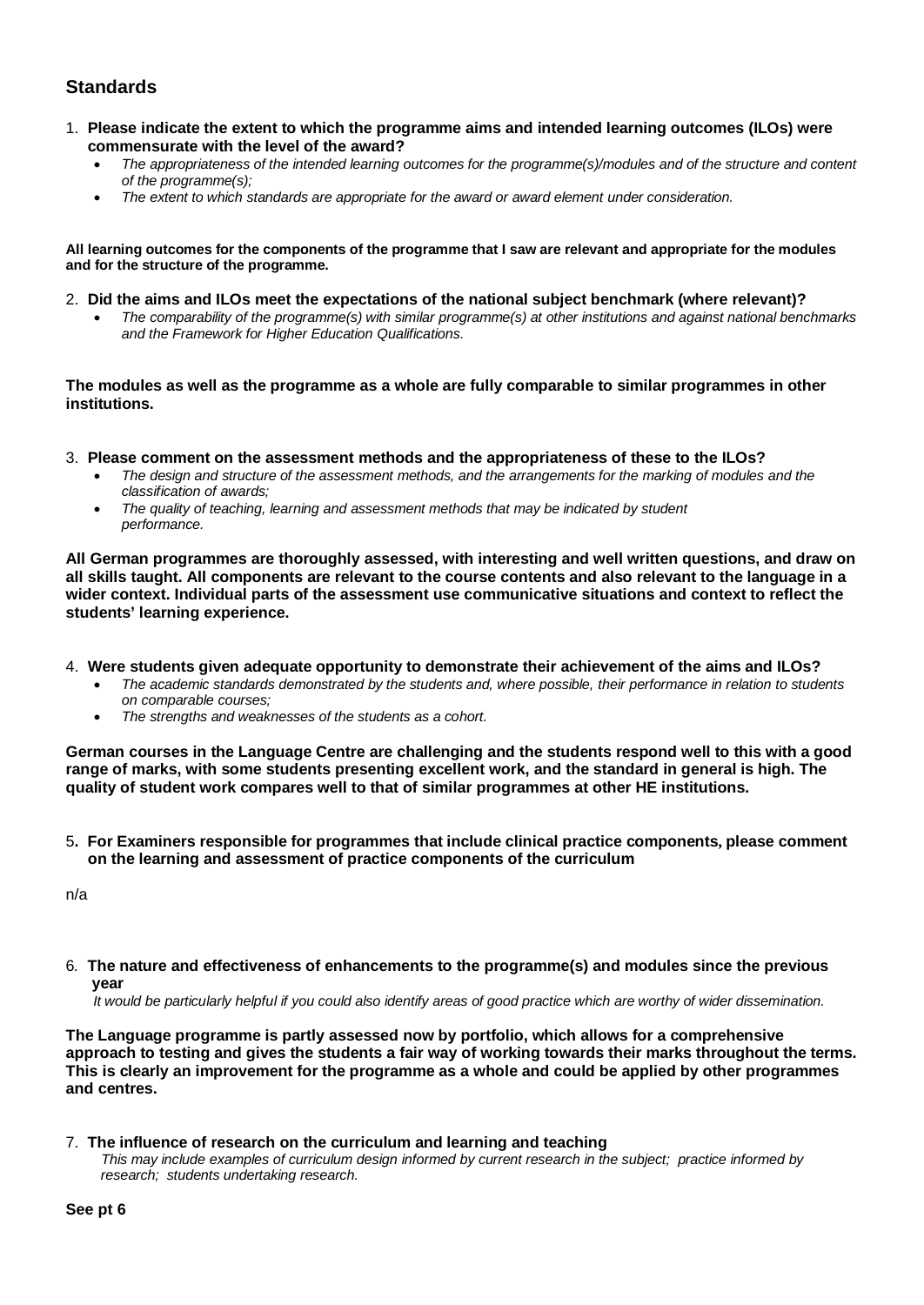## *The Examination Process*

- 8. **The University and its Schools provide guidance for External Examiners as to their roles, powers and responsibilities. Please indicate whether this material was sufficient for you to act effectively as an External Examiner**?
	- *Whether external examiners have sufficient access to the material needed to make the required judgements and whether they are encouraged to request additional information.*

**I have received all the information I needed in my function as an External Examiner. All material was well documented and on time.**

- 9. **Did you receive appropriate documentation relating to the programmes and/or parts of programmes for which you have responsibility, e.g. programme specifications or module handbooks?**
	- *The coherence of the policies and procedures relating to external examiners and whether they match the explicit roles they are asked to perform.*

**I have received all the information I needed to evaluate and examine the exam papers and to get a good overview of the programme.** 

10. **Was sufficient assessed/examination work made available to enable you to have confidence in your evaluation of the standard of student work?**

**The number and range of scripts was sufficient to give me a clear overview of the various exam components. All papers were in good order and well marked.** 

11. **Were the administrative arrangements satisfactory for the whole process, including the operation of the Board of Examiners?**

**Yes. The communication with the head and the administration of the programme was efficient and very friendly.**

12. **Were appropriate procedures in place to give due consideration to mitigating circumstances and medical evidence?**

**Yes.**

#### *For Examiners involved in Mentoring Arrangements*

*If you have acted as a mentor to a new external examiner or have received mentor support please comment here on the arrangements.*

**I was mentor for Geoffrey Gipson at University of Hull. Communication was effortless and friendly.**

#### *Other Comments*

*Please use this box if you wish to make any further comments not covered elsewhere on the form.*

**I have thoroughly enjoyed my second year as External in Leeds and the experience in enriching. The academic standard and the administration at the Language Centre are very high. All assessment was professionally conducted. Exam papers were challenging and there is clear evidence of fair and thorough marking.**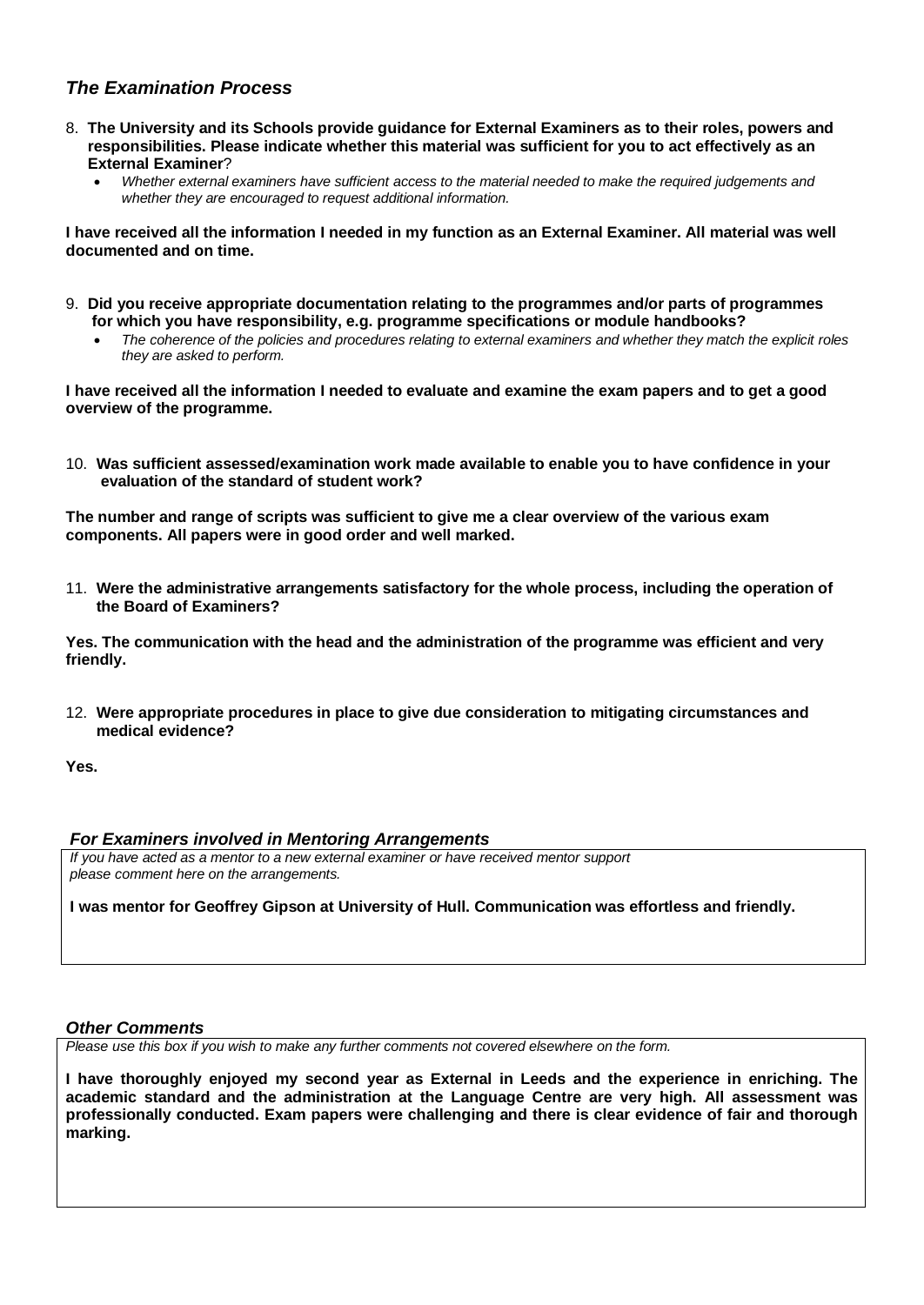Academic Quality and Standards Team Received by e-mail 04/10/2011

| From:<br>Sent:<br>To:                         | 15 September 2011 16:39                                                                         |
|-----------------------------------------------|-------------------------------------------------------------------------------------------------|
| $Cc$ :<br>Subject:<br><b>Attachments:</b>     | Response to External Examiner's report 2010-11<br>Response to External FLTU German 2010-11.docx |
| <b>Follow Up Flag:</b><br><b>Flag Status:</b> | Follow up<br>Flagged                                                                            |

Dear

Thank you very much for acting as our external once again this year. We found your visit very useful and it is particularly helpful for **Prease find attached our response to your report for 2010-11**. Please find attached our response to your report for 2010-11.

We look forward to working with you again in 2011-12.

Best wishes,

Language Centre School of Modern Languages & Cultures University of Leeds Tel: 0113 343 3570 http://www.leeds.ac.uk/homepage/249/language\_centre